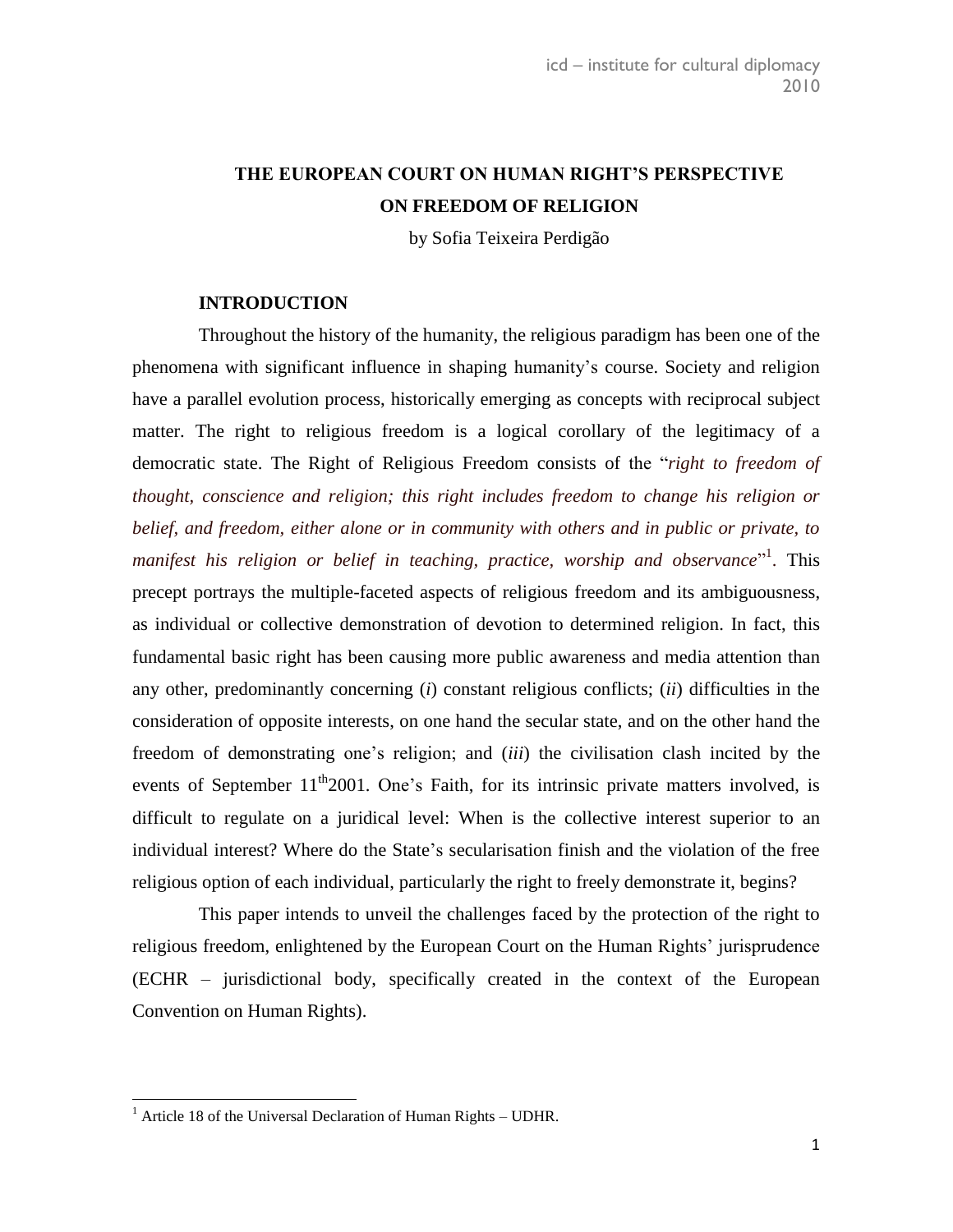### **CONCEPTUAL EVOLUTION OF THE RELIGIOUS FREEDOM**

The right to religious freedom encountered its foundation in the principle of the separation of the religious confessions in the Constitutional State, being, as we now know it, a construction of the modern times. Since its origin, back to Maurya Empire in the III century B.C. up to its drafting, in the XX century on international conventions, this right has evolved according to the legal-theoretical conceptions dominant in each era and culture.

Even in Roman Law, this Right had deserved attention of Tertullian. As a pagan converted to Christianity, Tertullian wrote: "*We offend the Romans, as well as we are excluded of the rights and privileges that they fit, because we do not venerate the Gods of Rome*<sup>"2</sup>. He questioned the unequal treatment based on his statute while belonging to a minority religion. Other individualities<sup>3</sup> of his time also promoted religious freedom. Nevertheless, the origin of this basic right lies in the reaction, through Protestant's criticism, of the repressive excesses operated by the Inquisition considering the theological authoritarianism that characterized medieval Christianity. Around 1250 A.D., philosophers like Saint Tomas Aquinas, raised question of freedom, as the kernel of their reflections. In addition, the reaction to absolute monarchism, expressed in the ecclesiology exclusivism, in which theological truth was depicted as unilateral, it placed this matter in the core of the discussion. As the religion was imposed in the absolute monarchies, the people possessed no option to freely choose a religion. As a matter of fact, it was attributed to «freedom's» concept the idea of licentiousness. The religious truth was recognised as being absolute, and should not be questioned.

The philosophical and theoretical ideals of the American Revolution made a great advance towards the recognition and consecration of the right to the religious freedom possible. It acquired the statute of «fundamental right» in the Bill of Rights<sup>4</sup>, and in the clauses of religious freedom and separation of religious confessions from the State in the

 $2$  Tertuliano, 25.

<sup>&</sup>lt;sup>3</sup> Such as [Eusébio de Cesareia,](http://pt.wikipedia.org/wiki/Eus%C3%A9bio_de_Cesareia) [Hipólito Romano](http://pt.wikipedia.org/w/index.php?title=Hip%C3%B3lito_Romano&action=edit&redlink=1) or Ireneu de Lyon.

<sup>&</sup>lt;sup>4</sup> Signed in Virginia in 1776, in which its  $16<sup>th</sup>$  Article stated the following: "That religion, or the duty which we owe to our CREATOR, and the manner of discharging it, can be directed only by reason and conviction, not by force or violence; and therefore all men are equally entitled to the free exercise of religion, according to the dictates of conscience; and that it is the mutual duty of all to practice Christian forbearance, love, and charity, towards each other".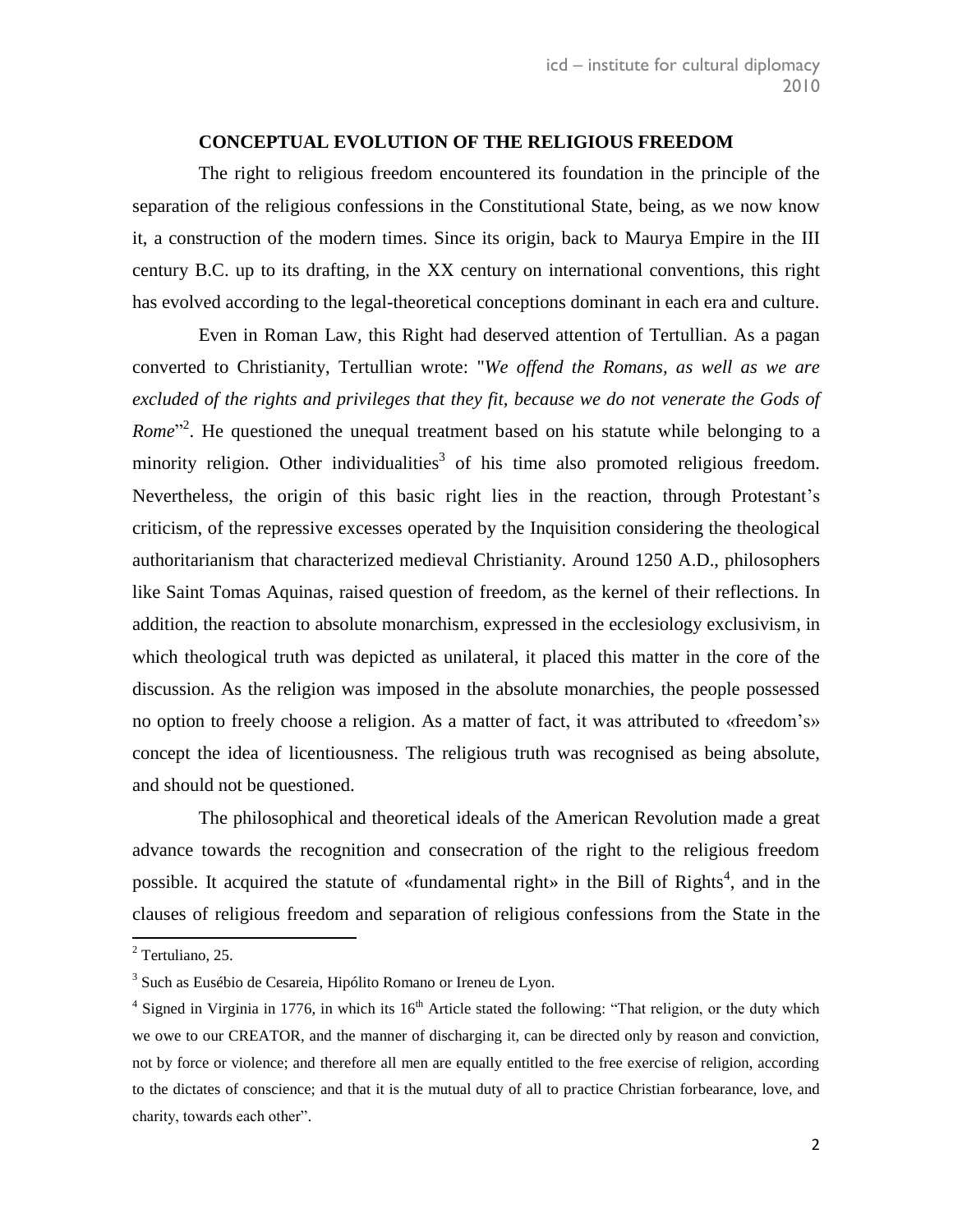First Amendment of the American Federal Constitution of 1787. In this way, it was recognised to all people, individually considered, the right of deciding freely on all aspects of their spiritual dimension, without any influence in this way practiced by the State (autonomy of the governing activity). The French Revolution also gave a worldwide important contribution for the protection of religious freedom, although the religiouspolitical cleavage remained since that time up to the first half of the twentieth century. The French Revolution was philosophically inspired by the American Revolution, given the direct influence that American democratic principles of the XVIII century operated in all Europe<sup>5</sup>. From here, the religious freedom obtained consecration, albeit in a mitigated form, in all the Constitutions directly influenced by the Revolution.

The international movement for the protection of human rights emerged during the twentieth century - more precisely after the Second World War - given the evolvement of extremely dramatic circumstances, mainly the Holocaust: the biggest genocide noted in the History of Mankind. These dramatic events offered a favorable atmosphere for a (almost) universal defense of human rights. The general conscience that the violation of human rights, *maxime*, and the right to religious freedom could reach such a serious level, led Nations to commit on its defense, expressed in the famous "*never again*". The international instruments, in which the defence of the human rights is based, assume the form of Declarations and Principles, by itself, deprived of effectiveness in their application. We cannot deny these instruments' contribution in raising consciousness and recognition on certain fundamental rights common to all human beings. For the simple fact of being, regardless subjectivisms or considerations of any order, there are logical corollaries of the inherent human dignity. Moreover, the proliferation of these Declarations and Conventions on Human Rights came to take part in an effort carried out by the Constitutions emerged in the second half of the twentieth century that embodied the Welfare State. In 1945 the Charter of the United Nations<sup>6</sup> was signed, which reiterates the forbiddance of any discrimination based on the religious option<sup>7</sup>. It was followed by the Universal Declaration

 $5$  By the time of the Revolution, Thomas Jefferson was an ambassador in Paris.

<sup>&</sup>lt;sup>6</sup> Signed on 26 June of 1945 in San Francisco, USA by the representatives of 50 countries. Poland, which was not represented at the Conference, signed it later and became one of the original 51 member states.

<sup>&</sup>lt;sup>7</sup> Articles 1, § 3, 13, § 1, 55, (c), and 76, (c).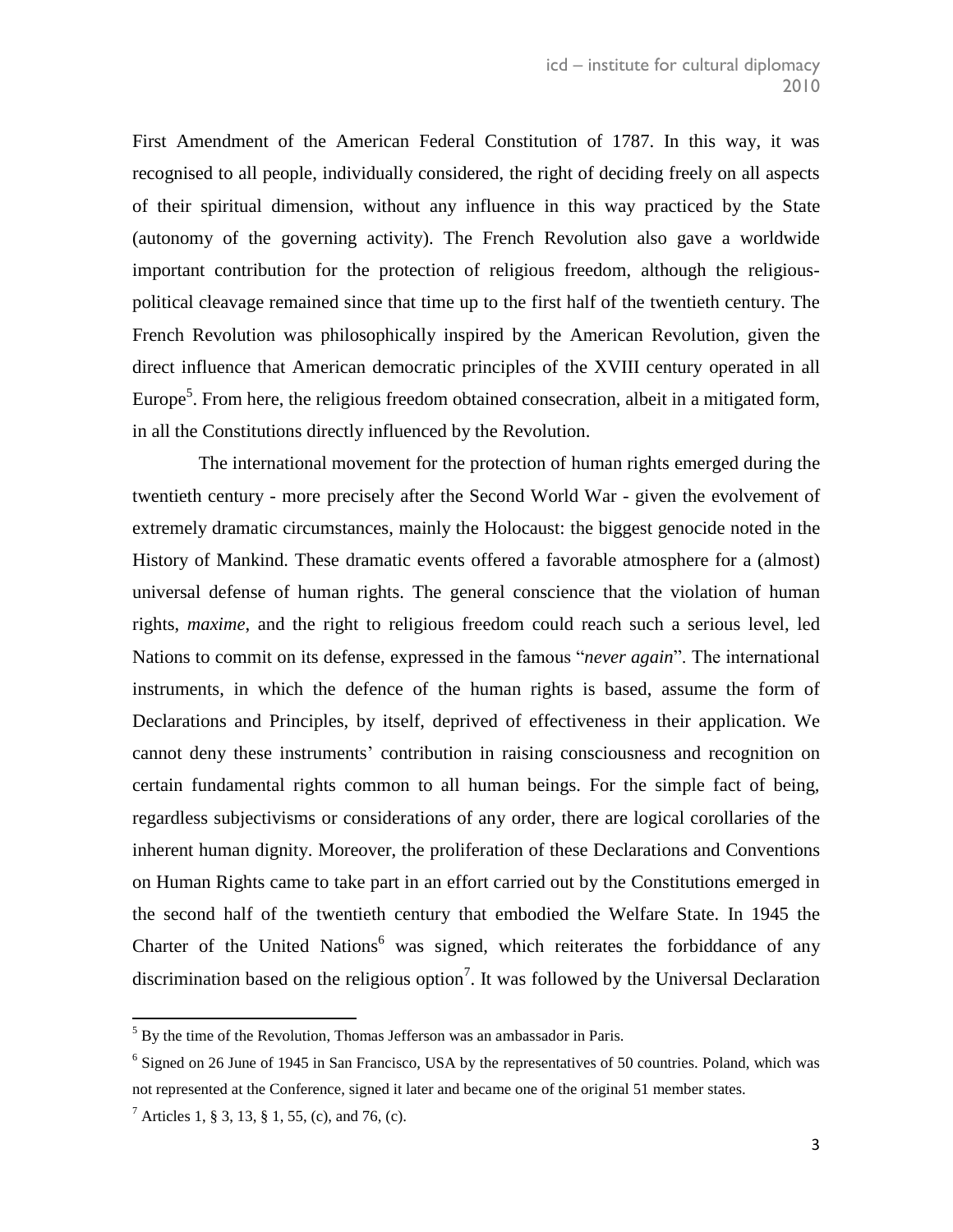on Human Rights (UDHR), passed by the United Nations General-Assembly on December 10<sup>th</sup>1948. It refers «freedom» in its preamble as a value to guarantee in the future and condemns the discrimination based on one's religion<sup>8</sup>. And it establishes the right to religious freedom as an inalienable right of all individuals<sup>9</sup>. The universal nature of the UDHR allowed for the above mentioned advancements. However, we cannot ignore that this also represented a solemn proclamation of rights rather than a serious compromise on its effective protection.

And this is why we must consider the emergence of Conventions such an important advancement (in which we include the control mechanisms, their effectiveness and application methods and procedures). On November  $4<sup>th</sup>1950$  the European Convention on Human Rights (ECHR) was signed in Rome by State members of the Council of Europe. Religious freedom is contemplated in Article 9. Later, on December  $16<sup>th</sup>$  1966 the International Covenant on Civil and Political Rights was signed. Another important event on this matter was the fact that in 1981, the General-Assembly's Resolution n. 36/55 approved the Declaration of the Elimination of All Forms of Intolerance, and of Discrimination Based on Religion or Belief.

This wave of recognition and legal consecration of fundamental rights, either in the constitutional law post-Second World War, or in the international law, developed as a "conscious reaction against the legal positivism and the negation of a natural justice above the nations"<sup>10</sup>.

## **GENERAL ASPECTS OF THE ECHR'S JURIPRUDENCE ON RELIGION FREEDOM**

The jurisprudence of international courts has an important role in helping to consolidate rules of International Law. In the part in which Article 9 §1 of the Convention transcribes Article 18 of the UDUR, it has been an object of interesting jurisprudence by the EUCHR. The right to religious freedom, despite its consecration in the main

<sup>8</sup> Article 2.

<sup>&</sup>lt;sup>9</sup> Article 18.

<sup>&</sup>lt;sup>10</sup> See, MACHADO, Jónatas "A jurisprudência constitucional portuguesa diante das ameaças à liberdade religiosa", (2006), p.68.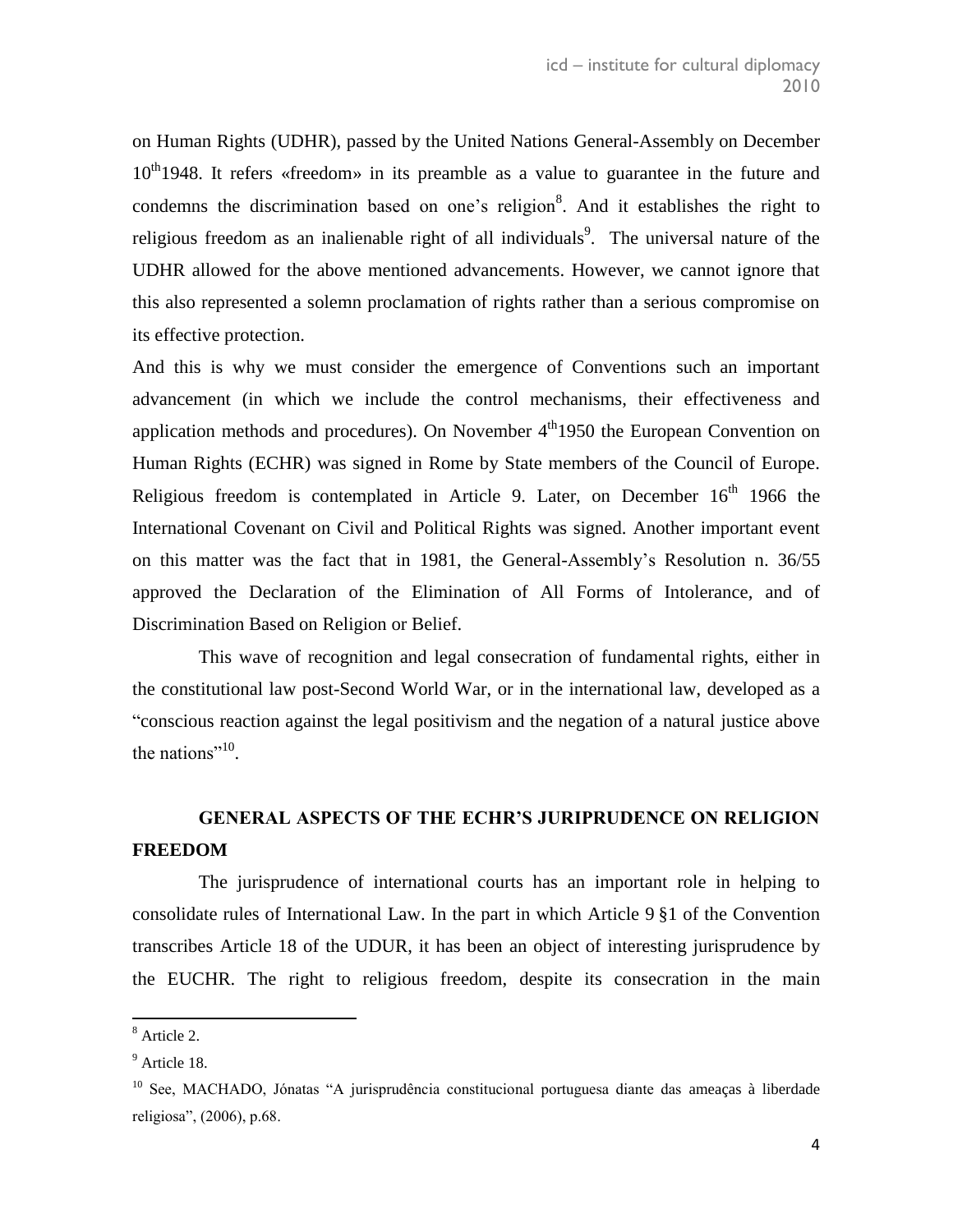constitutional and international instruments, and the tendency for some secularisation meets, in theoretically-legal-level, hostile times $^{11}$ .

The Welfare State's secularity does not have to mean ostracism of religious phenomenon. In this aspect, the ECHR's jurisprudence has not been very fortunate. In all its decisions, the ECHR reiterates its subsidiary nature in the appreciation of these questions. It delegates to the aimed States the obligation of offering protection to the conventionally recognised rights and fundamental freedoms, because the effective application of the principles comprised in the convention is easier by the State itself. It is thus worthy to acknowledge each country as having specific social-historical aspects that need to be considered. There are cultural specificities that involve necessary sensibility in the concrete case treatment by the ECHR. Therefore, the country in question is in a better position to pay attention to attend variants, and to apply in the best form what is established by the Convention. Appealing to this Court must be considered as a last resort, when all national jurisdictional means have been found insufficient.

The events of September  $11<sup>th</sup>$  further disturbed the relations between the West and the Middle West, and had perverse effects on the perceptions of religious freedom. A suspicious atmosphere regarding Muslims was installed. This not only obstructed advancement in the consolidation of the right to religious freedom, but also obstructed its protection. The ECHR's jurisprudence regarding the religious freedom is not as wide in the consideration of other rights and fundamental freedoms, and notoriously, with less jurisprudential harmony of its decisions. A case is rarely judged as a direct violation of Article 9. In most cases, ECHR considers a consequential indirect violation of other UDHR standards and fundamental principles that as a whole offer a crossed protection to the right of religious freedom $^{12}$ .

<sup>&</sup>lt;sup>11</sup> See, Machado, Jónatas, "A jurisprudência constitucional portuguesa diante das ameaças à liberdade religiosa", 2006, p. 124.

Regarding this matter take the example of France, for instance, and its secular education's implementation.

 $12$  Whenever this is regarded as secondary in structuring the interpretation of those rules' content. This enables a more profitable analysis of the violation or inviolability of the rule *sub judice*.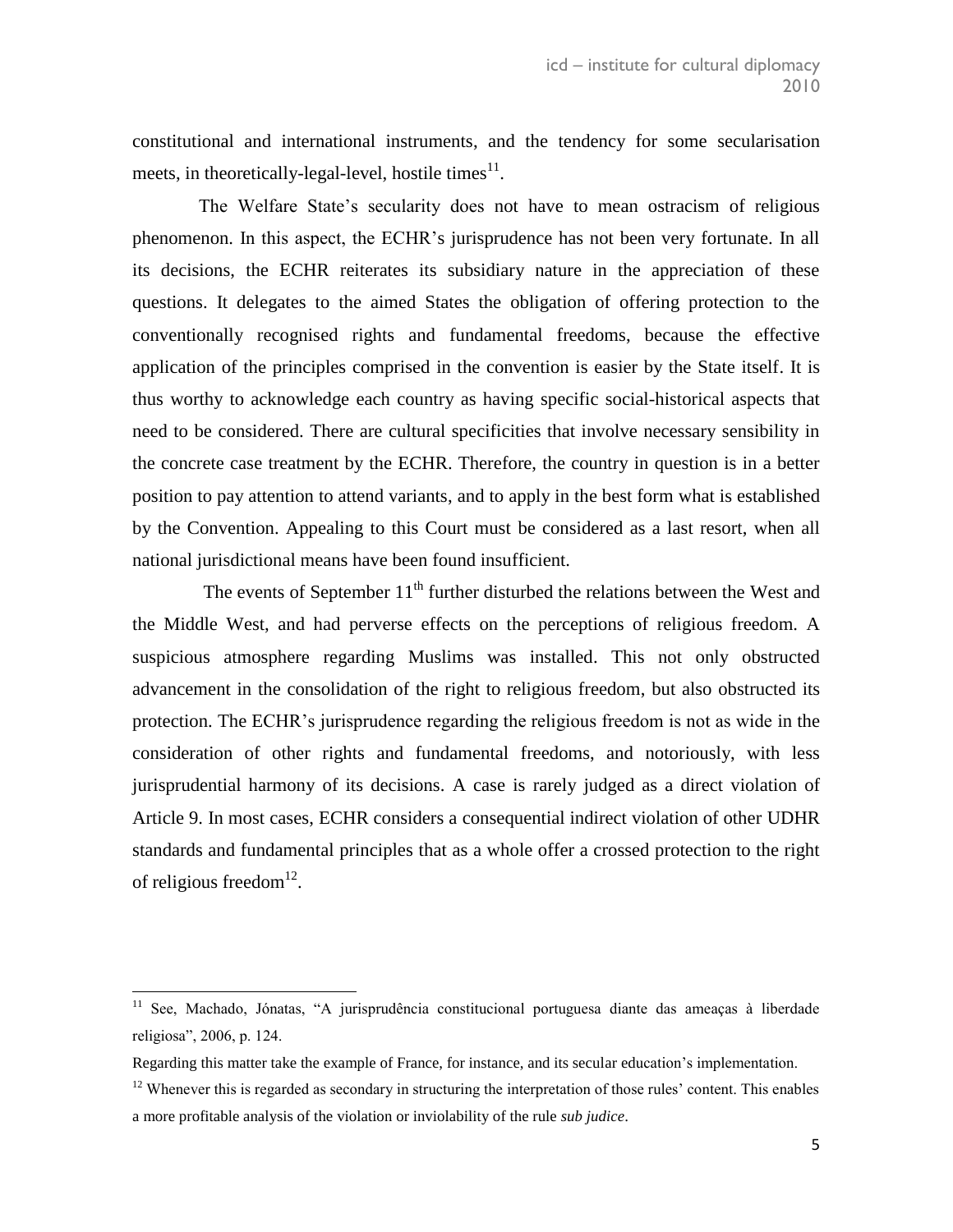# **THE ARTICLE 9 OF THE EUROPEAN CONVENTION ON HUMAN RIGHTS UNDER THEPERSPECTIVE OF THE EUROPEAN COURT ON HUMAN RIGHTS (ECHR)**

Article 9 of the European Convention on Human Rights (from here on, referred to as Convention) is inspired in the original text by Article 18 of the Universal Declaration of Human Rights (UDHR), which explicitly guarantees the freedom of thought, conscience, and religion.

Article 9 of the Convention articulates that:

*1. Everyone has the right to freedom of thought, conscience and religion; this right includes freedom to change his religion or belief, and freedom, either alone or in community with others and in public or private, to manifest his religion or belief, in worship, teaching, practice and observance.* 

*2. Freedom to manifest one's religion or beliefs shall be subject only to such limitations as are prescribed by law and are necessary in a democratic society in the interests of public safety, for the protection of public order, health or morals, or the protection of the rights and freedoms of others.*

Firstly, it is necessary to point out that Article 9 protects, the «thought», the «conscience» and the «religious belief»: in this way, the atheism, as well as the agnosticism have the same kind of protection by the Convention. In the case of *Kokkinakis v. Greece*, the ECHR interpreted Article 9 as a general and broad right, so that the religious belief and freedom of conscience would be recognised as vital parts of an individuals' identity. Thus, although the religious dimension is one of the basic elements of an individual's formation, structuring his conception about life, the same right or guarantee, is also a precise resource to legitimise agnostics, atheists, or even disinterested individual's freedom of thought. In accordance with Article 9, the ECHR already specified which «belief», in this rule's terms, includes all the discernment about one's life orientation conceptions (for instance vegetarianism). Moreover, two religious minorities - Scientologists and Jehovah's Witnesses – are frequent victims of prejudice by other religious groups. However, they also attain the benefit as being recognised and accepted as a religion. Nonetheless, we must underline that the «religious demonstration» protected by Article 9 assumes only the tenor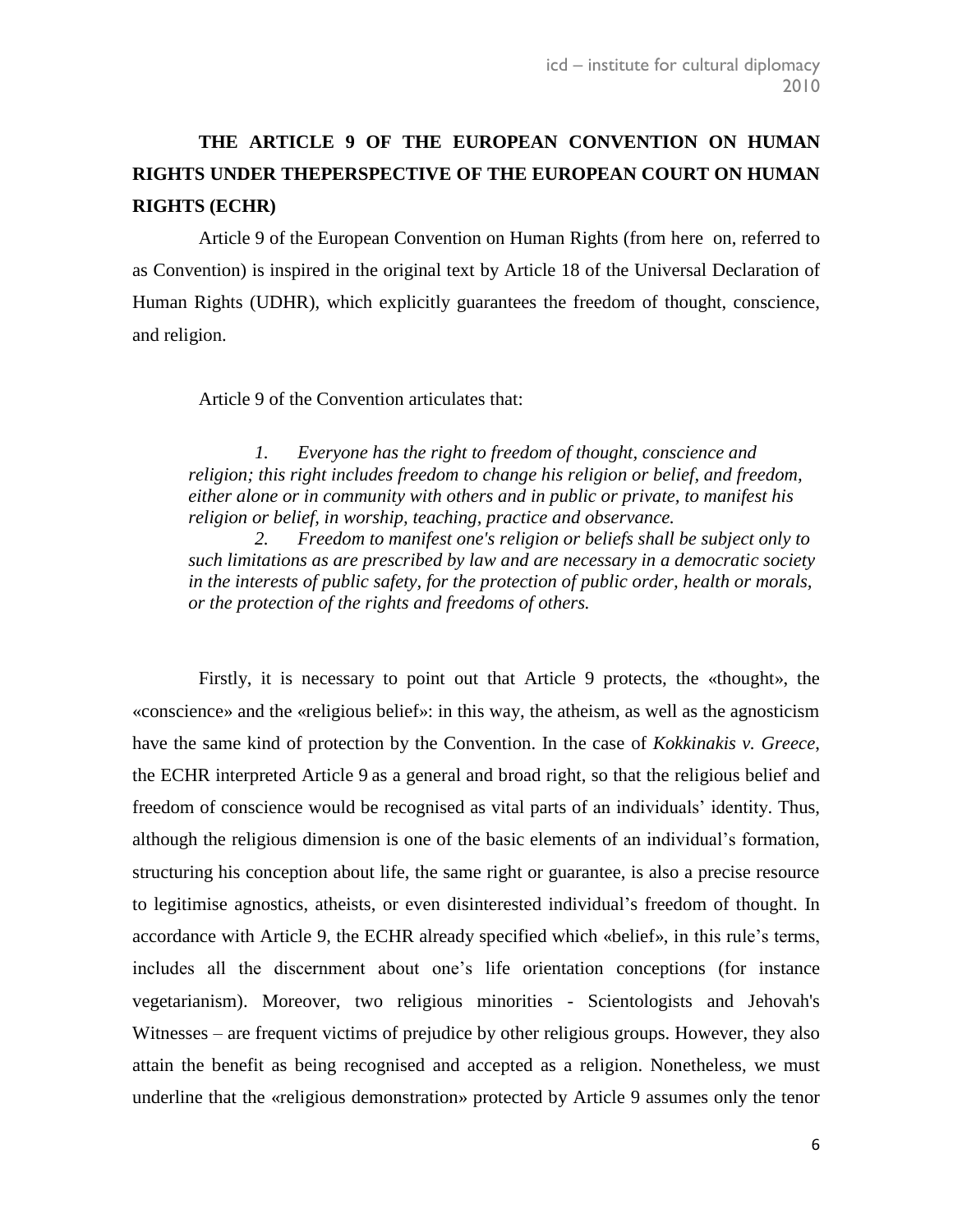of worship, teachings, practice, and participation. The ECHR established that the Article in question protects only the acts that by its nature are intimately connected with one's belief, thought or devotion, inherent to known religious forms. Conversely, the same Article does not protect those individual acts influenced by religious feeling. In the case of *Arrowsmith v. U.K.*, the destruction (by the petitioner) of flyers that promoted the exit of the military force from Northern Ireland was forbidden. The ECHR underlined that it is necessary to consider the concrete case, in order to understand if the petitioner acted simply for pacifism or for personal reasons.

Additionally, it is necessary to unveil the four general principles of ECHR, which are related to the religious freedom guaranteed by Article 9. *(*i) The first principle is very important for defining what freedom religious practices in a democratic society concerns. The ECHR highlighted that the freedom of thought, conscience and religious practice, consists of the foundations of a democratic society, as stipulated by the Convention. The pluralism inherent to a democratic society (advanced throughout the centuries) depends on the feeling of freedom. (ii) The second principle establishes the idea that it is inherent to religious freedom, the right of an individual to opt for any religion, and to be able to alter his way, whenever he chooses. If this faculty was not recognised, Article 9 would be inadequate and deprived of content. (*iii*) The third principle refers to the idea that religious freedom means no discrimination between two or more religious groups. Often, the Court highlights States' figure as a "neutral and fair organizer of different religions" demonstrations, faith and belief". Therefore, any form of discrimination among religious groups will constitute an infraction to what the Convention stipulates. Besides, it is not up to the Government to establish any value or judgment on one's beliefs or religion. (*iv*) Finally, the fourth principle establishes that the freedom for the religious practice is also associated with the protection against the arbitrariness of States' intervention, as well as to the free choice for social leadership, and with respect to pluralism. The Court has determinated that the right to religious freedom comprises the person's expectation regarding the pacific society function and the absence of any arbitrary intervention by the State. In fact, the autonomous existence of religious communities is essential for the effectiveness of pluralism in a democratic society and, in this way, to put to use the directives contained in Article 9.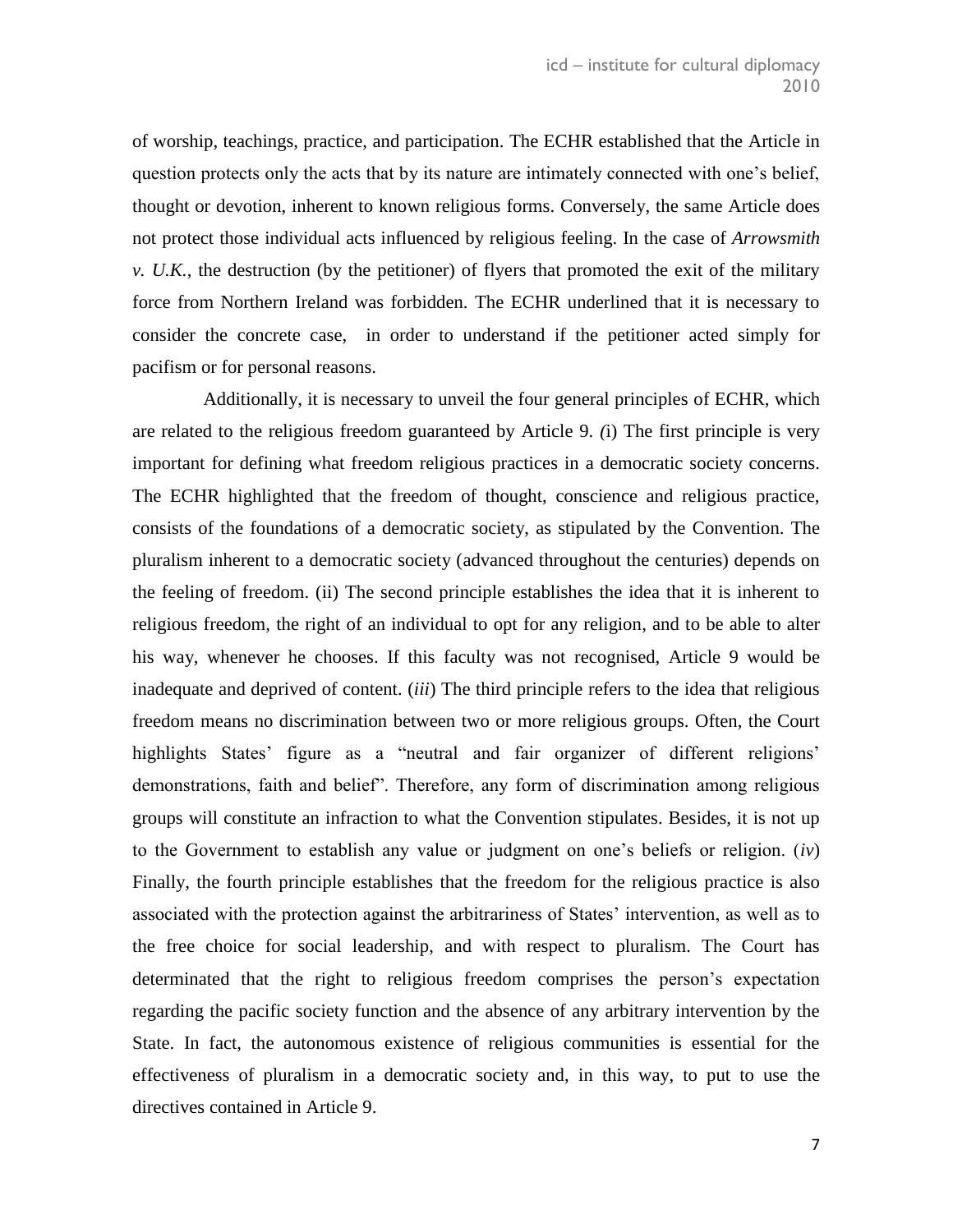In the case of *Metropolitan Church of Bessarabia and others v. Moldavia*, the Court reaffirmed the principles mentioned above, underlining the importance of the non State interference on the religious practices, and the legal protection of the religious communities by stating that, from the moment religious traditional communities started to exist in a legally organised form, any reading of Article 9 must take in consideration Article 11 of the Convention, protecting the social life of possible Sate's arbitrary interventions.

### **CONCLUSION**

Given the diversity of legal-politically contexts which characterise States that ratified the ECHR and, therefore, the different level of consciousness raising and the effective protection of the fundamental rights among them, the ECHR has been looking for the balance between the innovation, in one hand, and the restriction, in the other (in what one doctrine denominates as «*calculated audacity*»). So, the different treatment given to the defence of some fundamental rights by this institution, particularly the religious freedom has been criticised by part of the doctrine. There is jurisprudential continuity logic of the ECHR in relation to domestic Courts.

The ECHR reiterates that the State's role as a coordinator of the practicing of several religions or beliefs among a society must be neutral and fair, and that it should carry its role to pursue objectives as maintaining public order, religious harmony and tolerance in a democratic society. However, is it not precisely the opposite that is being perpetuated by this lack of common principle in its decisions? Does this not represent a mechanism of separatism or segregation of the positive demonstration of one's religious choice? The right to religious freedom is a right doctrinally widely recognised, but jurisprudentially narrowed.

The ECHR considers that the use of strong religious symbols (such as the headscarf) in public schools is likely to have a certain effect of proselytism. In addition, it is referred to that the use of the Islamic veil cannot be easily reconcilable with a message of tolerance, respect for the neighbor and, above all, equality and indiscrimination, which all teachers must pass onto their pupils. This understanding has been responsible for the proliferation, in progressively more areas, of proposals and attempts towards the restriction of practicing one's religion either in its individual or in its collective aspect, putting in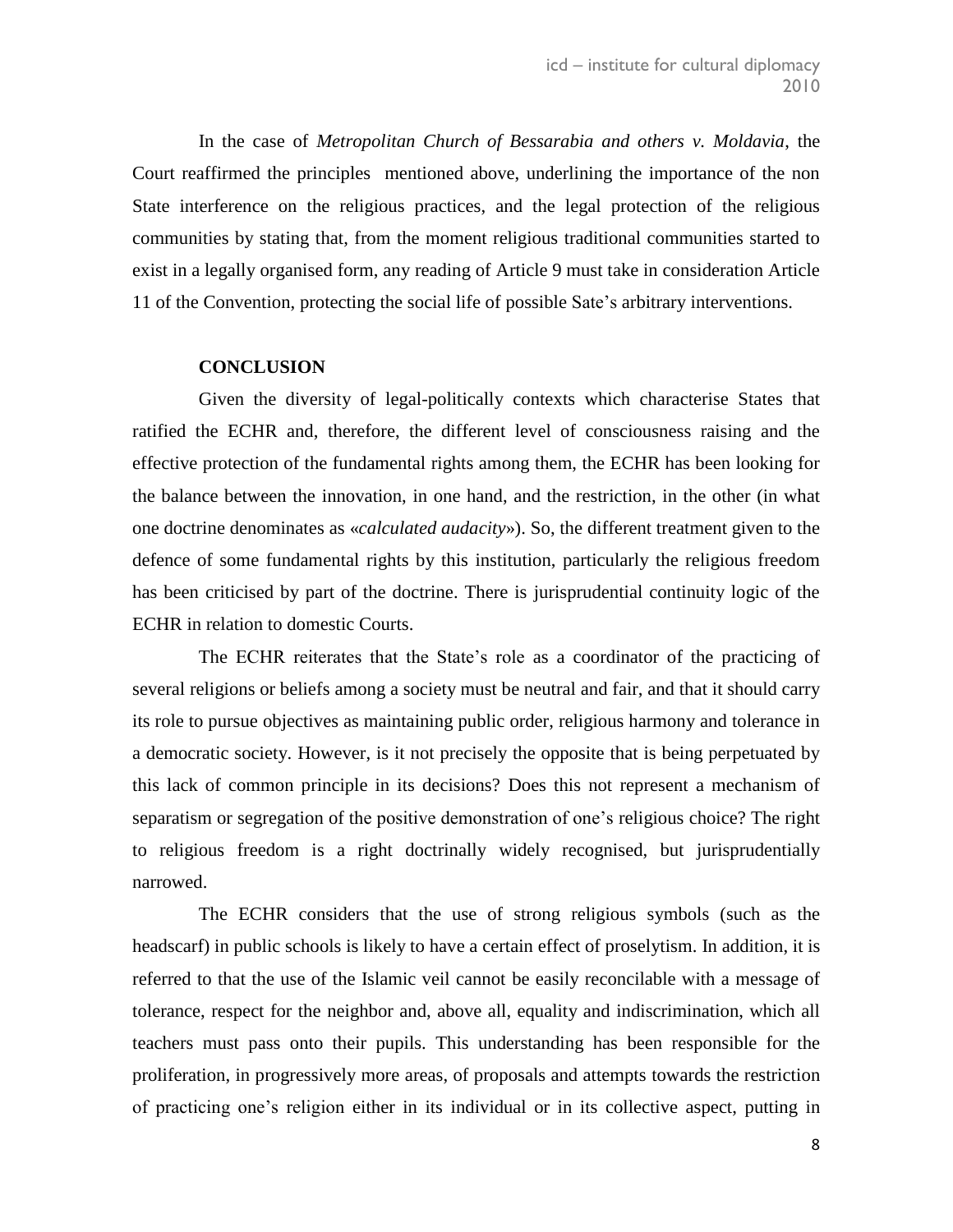question the dimensions of the right to freedom of religion that already were considered acquired and irreversible. Nevertheless, the fact of recognition of a subsidiary function to ECHR's jurisprudence has been considered as a general criterion for the interpretation of the rights and fundamental freedoms in the States' national courts that ratified the European Convention.

The pluralism which characterise current societies must be preserved as a conquest of democratic States. The States' secularity must represent an opportunity to meet, and offer a setting for plural dialog between all individuals interested in the settling of those conquests. Therefore, the relation between «State» and «religion» must not be reciprocally excluding, but rather complementary, providing the effort junction in the promotion of common interest, since both, though in different ways, take as an aim the satisfaction of human needs.